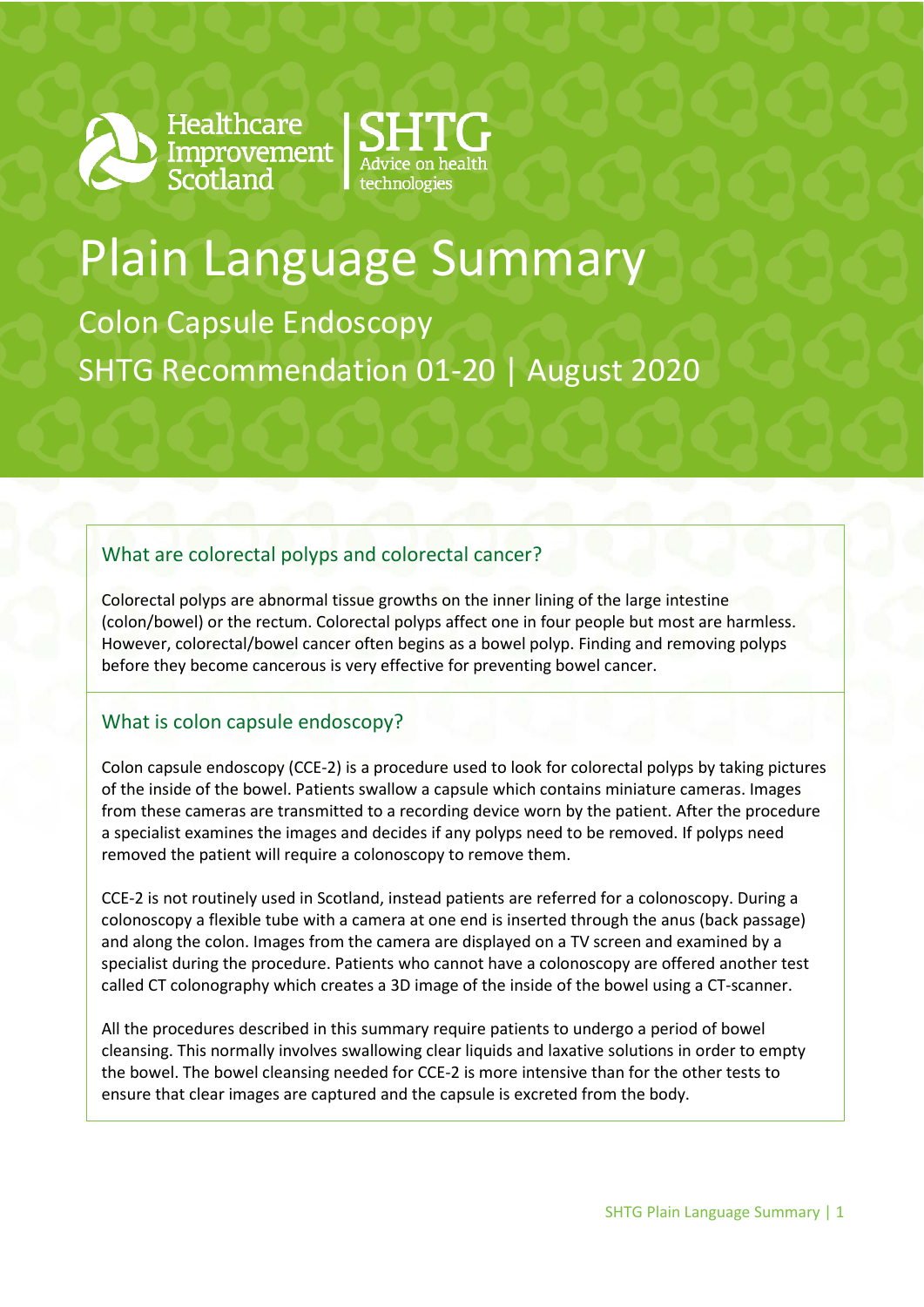## Why is this important?

Long waiting times for colonoscopy are a problem in NHSScotland. CCE-2 may be an alternative test that could ease pressure on colonoscopy services and reduce waiting times, by determining which patients really need a colonoscopy.

#### What we did

We looked for information which helped to answer the following questions:

- **How accurate is CCE-2 in detecting colorectal polyps in people with signs or symptoms of, or** at risk of, colorectal cancer?
- Is using CCE-2 good value for money for NHSScotland?

#### What we found

We found studies that looked at the accuracy of CCE-2 for detecting polyps. Also, using information supplied to us from a study that was being carried out in Scotland we calculated if CCE-2 would cost more or less than colonoscopy services if used in NHSScotland.

We applied the evidence we found about the accuracy of CCE-2 for detecting colorectal polyps to a hypothetical group of 1000 people from Scotland with a positive bowel cancer screening test result. In this imaginary group, 397 (39.7%) people have polyps that may become cancerous. In this scenario CCE-2:

- correctly identifies 345 (out of 1000) people with colorectal polyps who then have a colonoscopy to remove them.
- incorrectly identifies 145 (out of 1000) people as having colorectal polyps. These people actually do not have colorectal polyps but end up having an unnecessary colonoscopy.
- correctly identifies 458 (out of 1000) people as not having colorectal polyps. These people are sent home and are not followed up further.
- incorrectly identifies 52 (out of 1000) people as not having colorectal polyps, when actually they do have colorectal polyps. These people are not followed up and are at risk of developing cancer before their next test.

Every time CCE-2 identifies someone as having colorectal polyps, the chance of this result being correct is 70%. Every time CCE-2 identifies someone as not having polyps, the chance of this result being correct is 90%.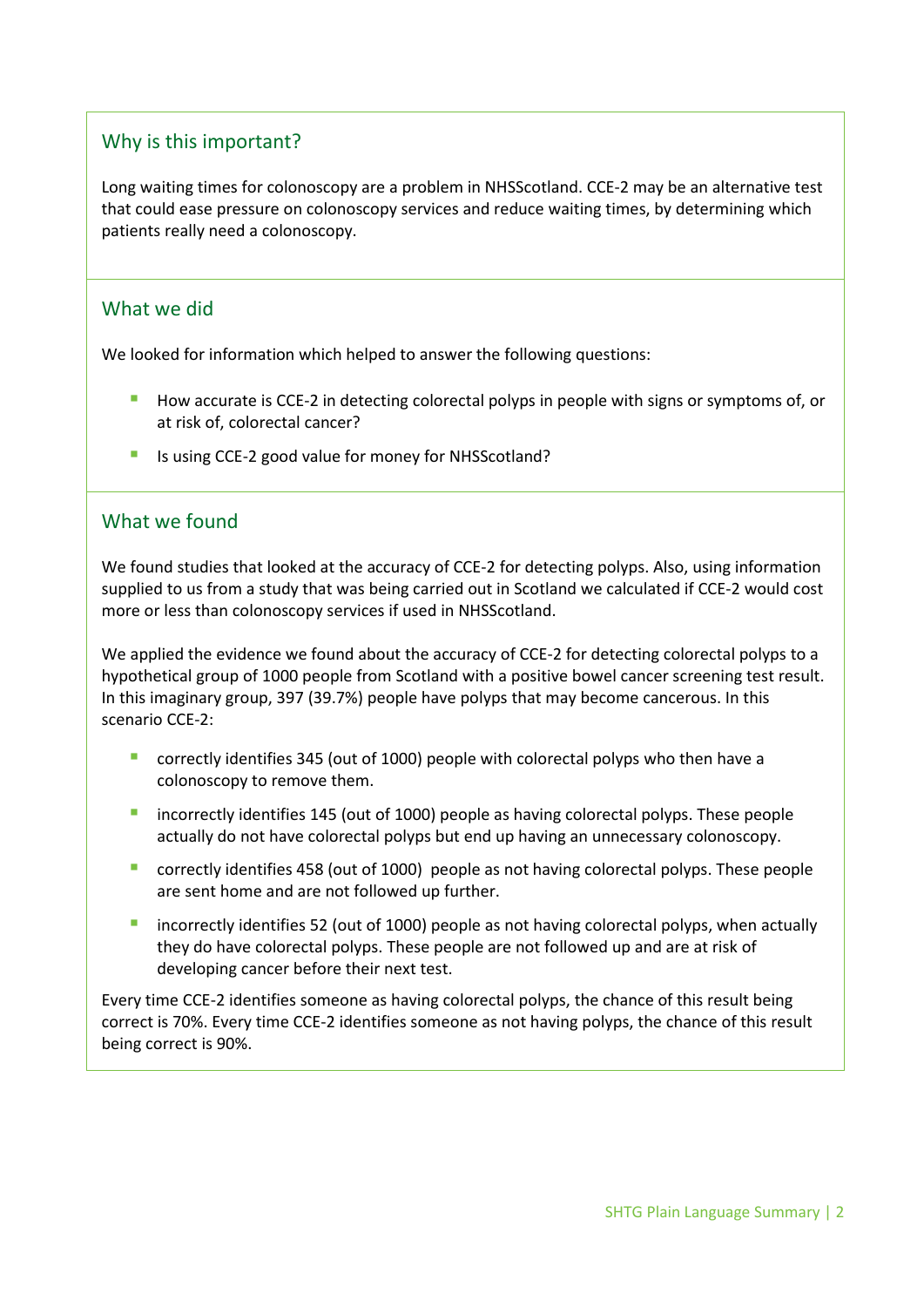

These results, which are based on the best evidence available on the accuracy of CCE-2 for diagnosing colorectal polyps, are illustrated in the following diagram:

fp: false positive - test is positive (indicates colorectal polyps) but patient does not have colorectal polyps tn: true negative - test is negative (indicates colorectal polyps not present) and patient does not have colorectal polyps fn: false negative - test is negative (indicates colorectal polyps not present) but patient has colorectal polyps

The accuracy of CCE-2 is based on an estimate within a range. The above diagram is based on the middle of that range. In the best case scenario, the number of cases of colorectal polyps missed by CCE-2 decreases to 28 per 1,000 people tested. In the worst case scenario the number of cases of colorectal polyps missed by CCE-2 increases to 91 people per 1,000 people tested.

It was not possible to determine the accuracy of CCE-2 in people unable or unwilling to have a colonoscopy, or who have previously had an incomplete colonoscopy, because of a lack of suitable studies.

There were no studies which examined if CCE-2 was good value for money. Our own analysis found that it would generally cost more to use CCE-2.

There are some risks associated with having a CCE-2 procedure. In published studies, the CCE-2 capsule became stuck in the bowel in 0.8% of people tested. In 0.1% of people tested the capsule was accidentally inhaled into the lungs. Some patients may experience mild/moderate symptoms during the bowel cleansing period, for example nausea. CCE-2 may not be suitable for some patients, for example people with narrow bowels or swallowing disorders.

Patient and public preferences relating to tests for colorectal polyps varied which suggests the choice of test may be a personal decision. The process of having CCE-2 was more comfortable than a colonoscopy but the bowel cleansing process was more intense for CCE-2.